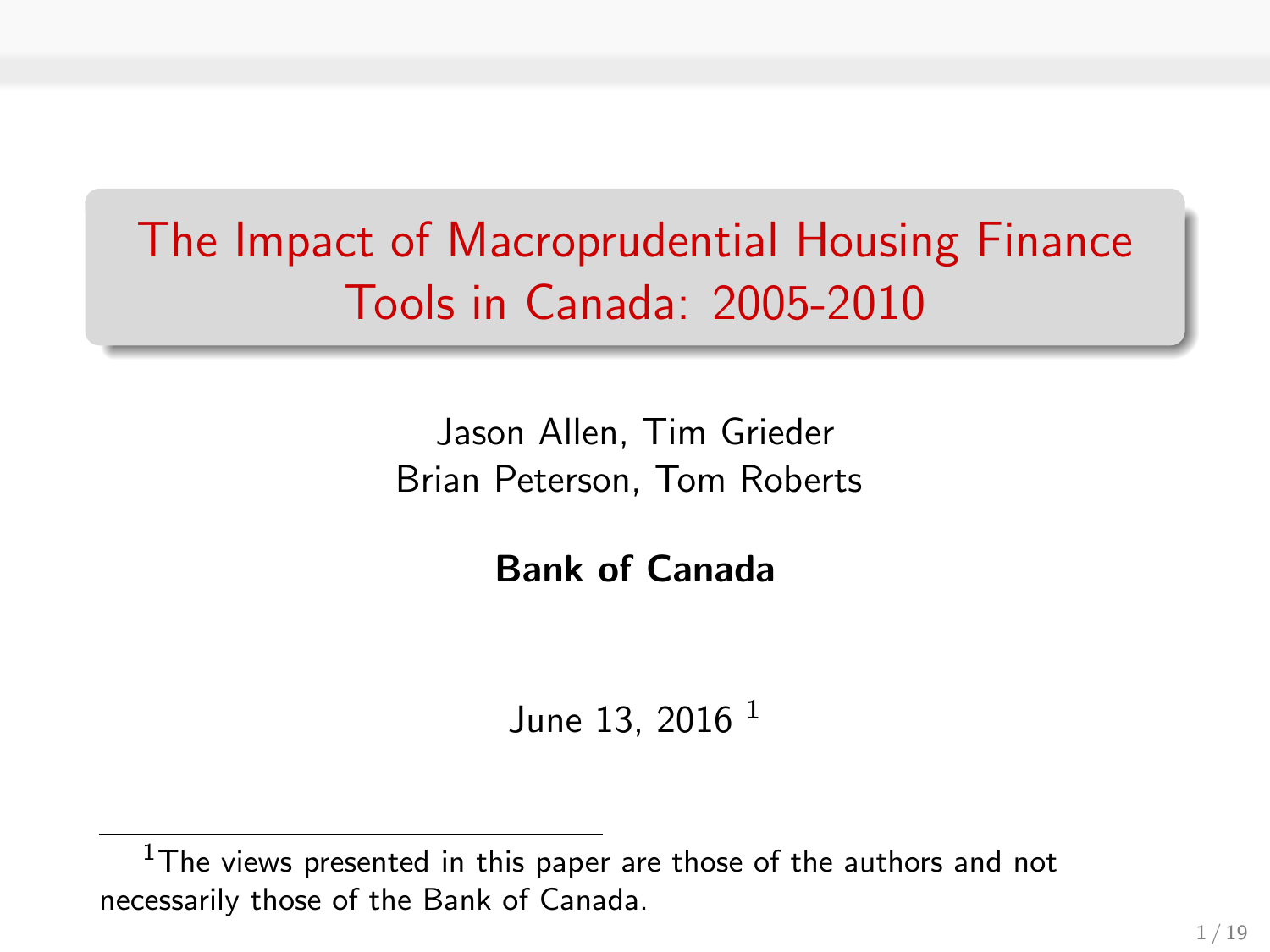## **Motivation**

- Since the financial crisis governments have increased intervention in mortgage markets
	- Stimulate or dampen credit demand and house prices
- Evidence on the impact of macroprudential policies is mixed; Consultative Council of Americas joint project aimed at studying the effectiveness of macroprudential policies across 8 countries
- Canada has extensive experience with macroprudential policies in the mortgage market
	- Implemented via mortgage insurance requirements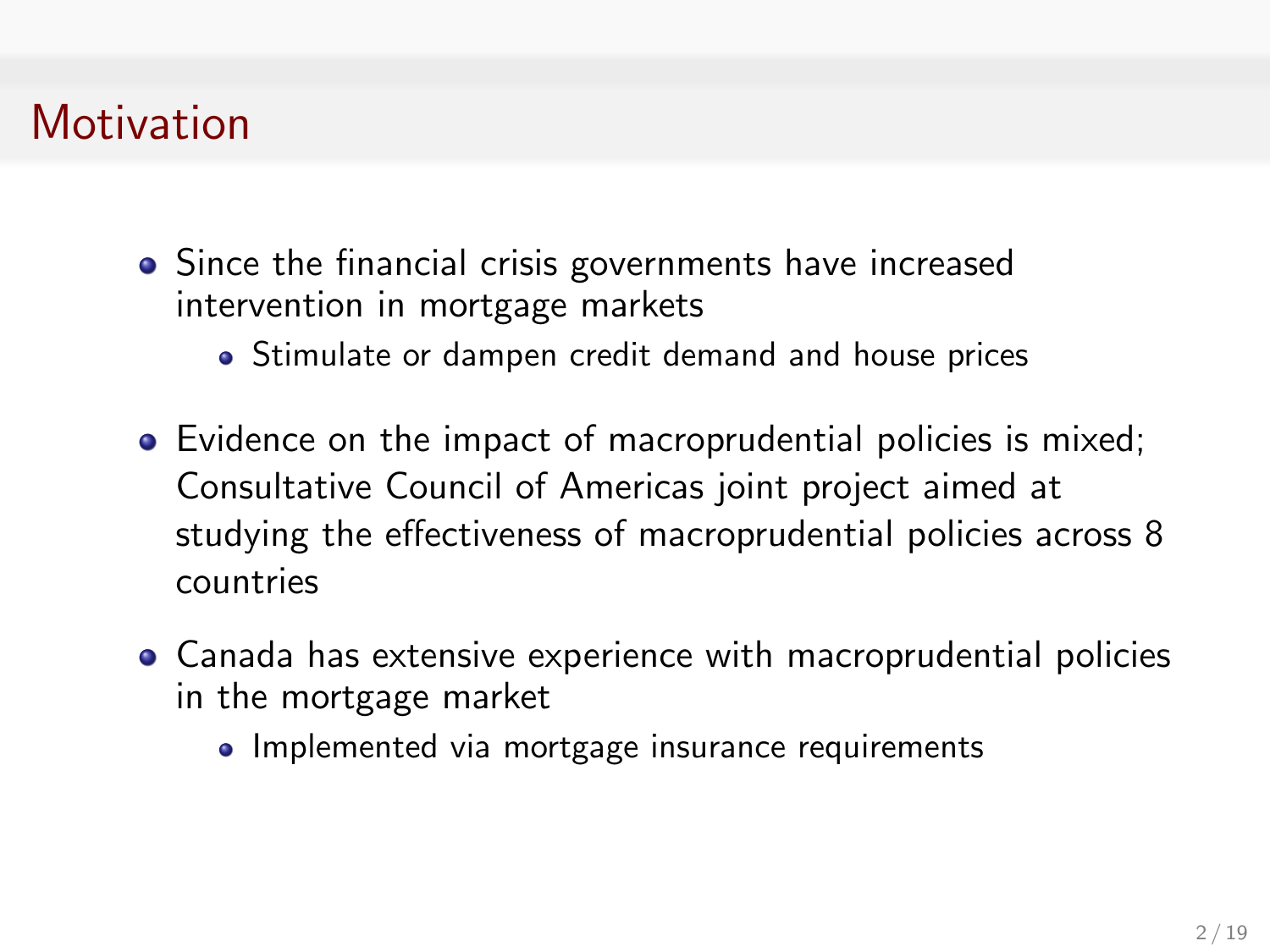### Research question

What are the impacts of macroprudential housing-finance policies on mortgage demand?

- **1** Direct impact on household borrowing of first-time-home-buyers through wealth and income constraints
	- Wealth constraint: house purchase constrained by the down-payment requirement
	- Income constraint: house purchase constrained by monthly mortgage payment requirement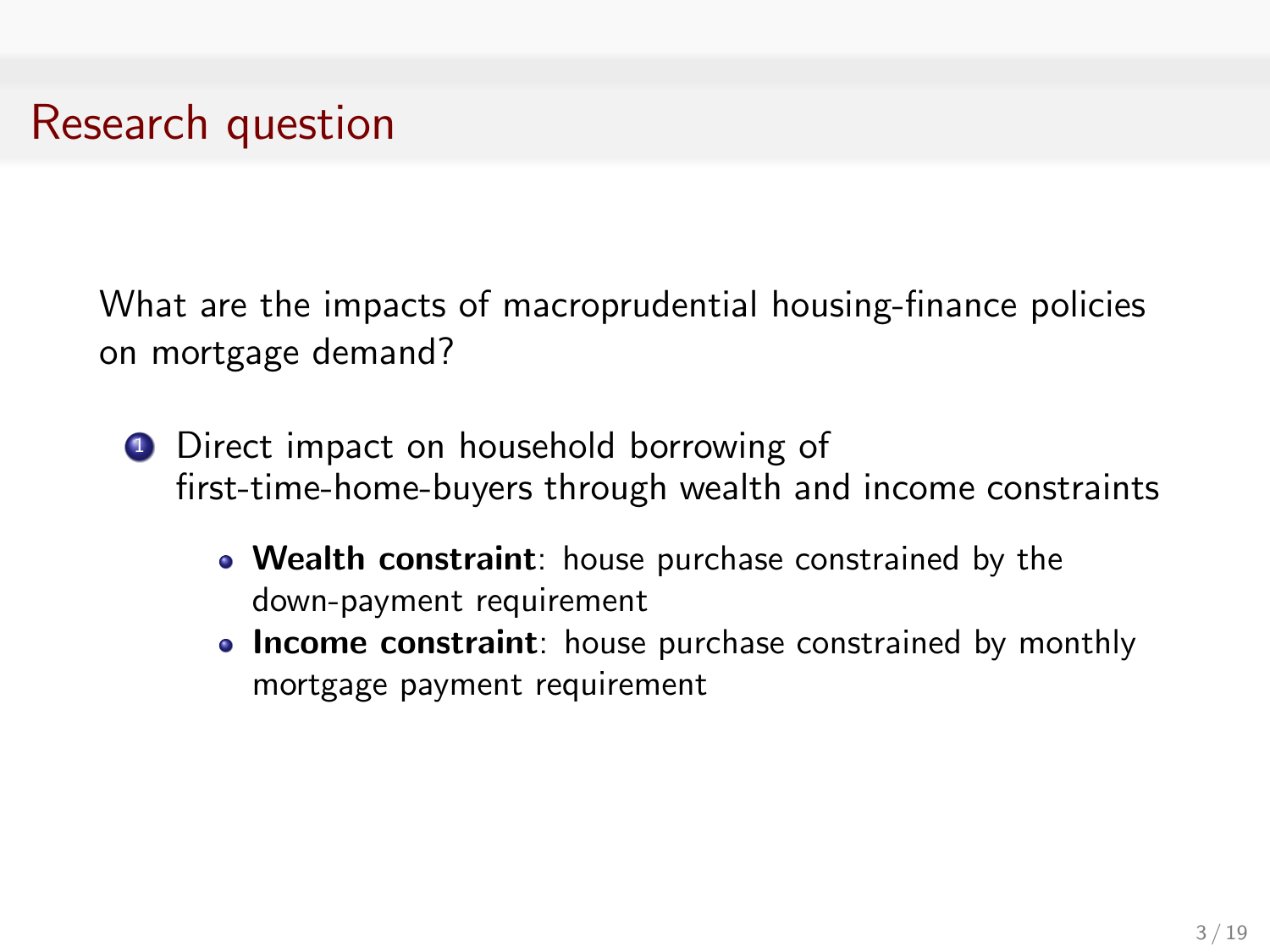### Policies

- **•** Loosening: 2006-2007
	- Amortization: 25 to 40 years in 5 year increments
	- Loan-to-Value: 95 to 100
- **•** Tightening: 2008-2010
	- Amortization: 40 to 35 years
	- Loan-to-Value: 100 to 95
	- Minimum credit score requirements introduced

Substantially more tightening since 2010. Lower amortization, price caps, nonlinear LTV requirements, etc. All used to dampen mortgage demand.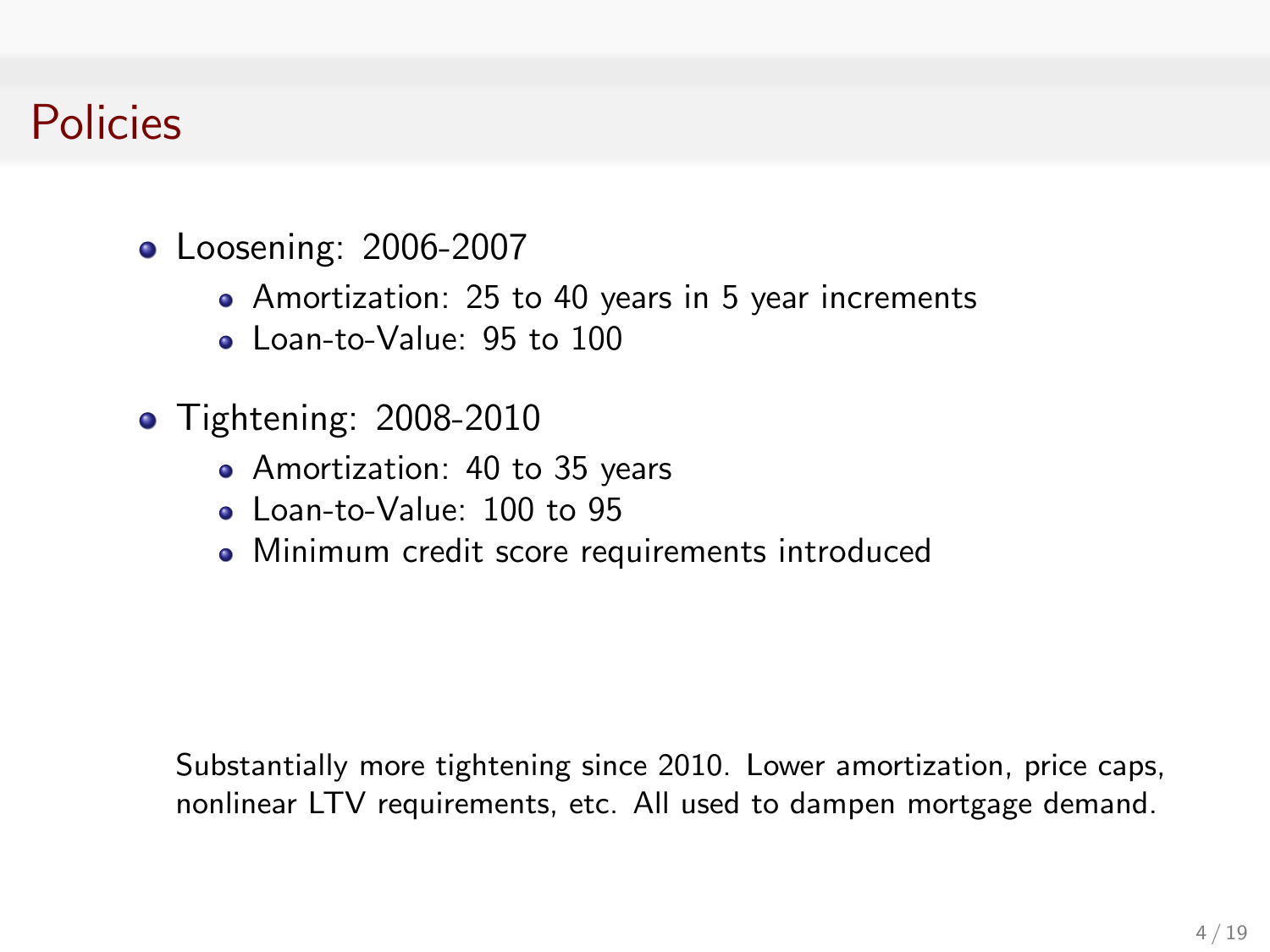## Methodology

- **•** Descriptive
	- Use transactions-level data to estimate the impact of policy changes on mortgage and borrower characteristics
- Microsimulation model (HRAM)
	- Use the model to estimate the impact of policy changes on mortgage demand
	- Model allows us to quantify impacts of macroprudential policy changes and conduct counterfactual policy analysis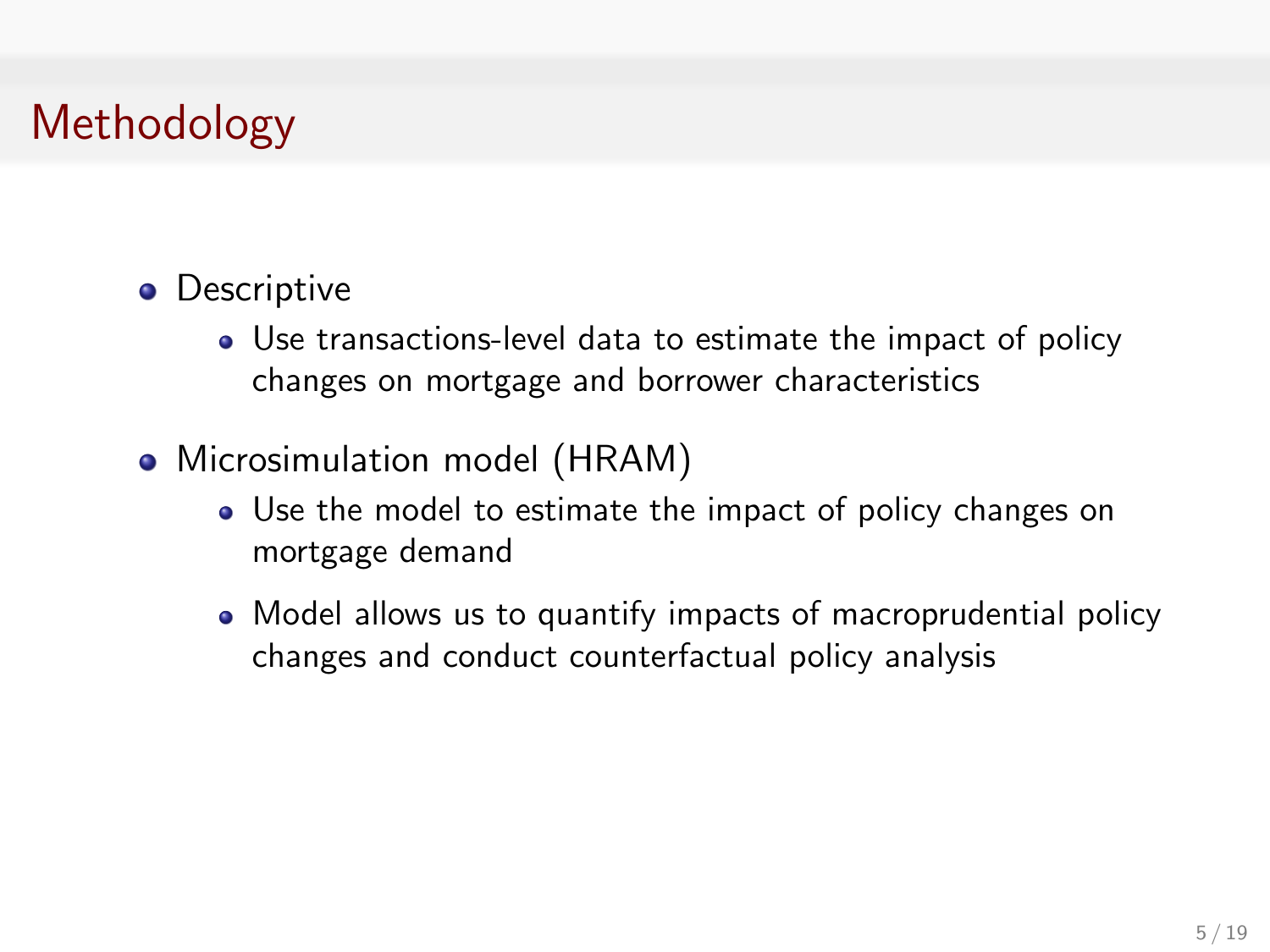## Standard Canadian mortgage contract up until 2006

- $\bullet$  > 50% of mortgages are gov't insured (publicly or privately)
- Require insurance if LTV at origination is 80 or higher; Mortgage insurance is for the life of the amortization; Gov't sets mortgage insurance guidelines.
	- Source of macroprudential authority
- Applies to all regulated and un-regulated lenders
- Amortization: 25 years
- Contract term: 5 years with balloon payment
- LTV: 2/3 mortgages in the insured space have an LTV of 95%
- **•** Typical Total-Debt-Service ratio is 30%-33%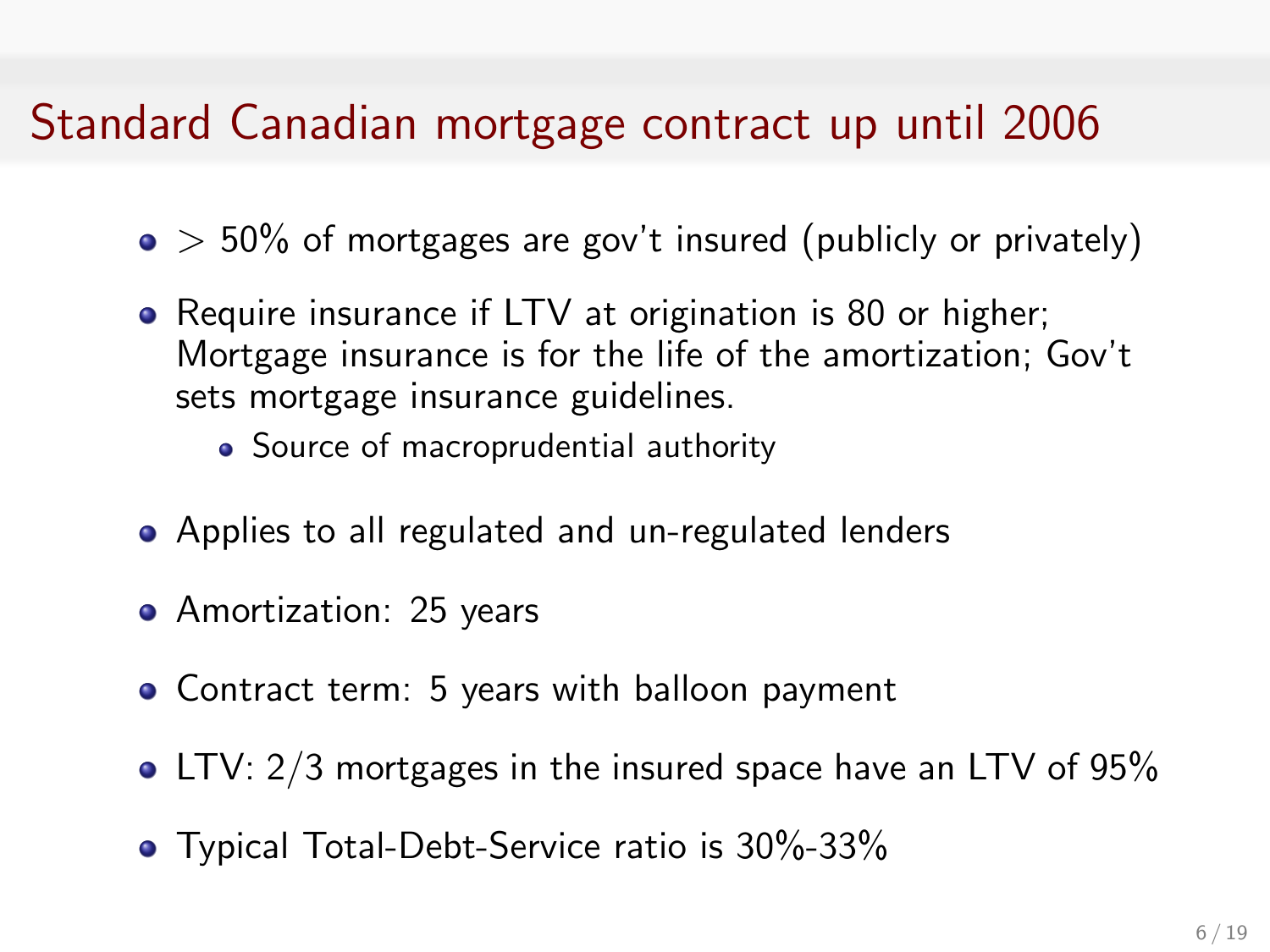- Population of insured mortgages from public insurer (CMHC)
- Transaction-level data from 24 February 2005 to 19 April 2010
- Key variables: (i) contract terms, (ii) household financial characteristics, (iii) lender, (iv) location, (v) prior relationship with lender
- Sample selection:
	- First-time home-buyers
	- Mortgage terms of 1-10 years
	- Fixed-rate mortgage contracts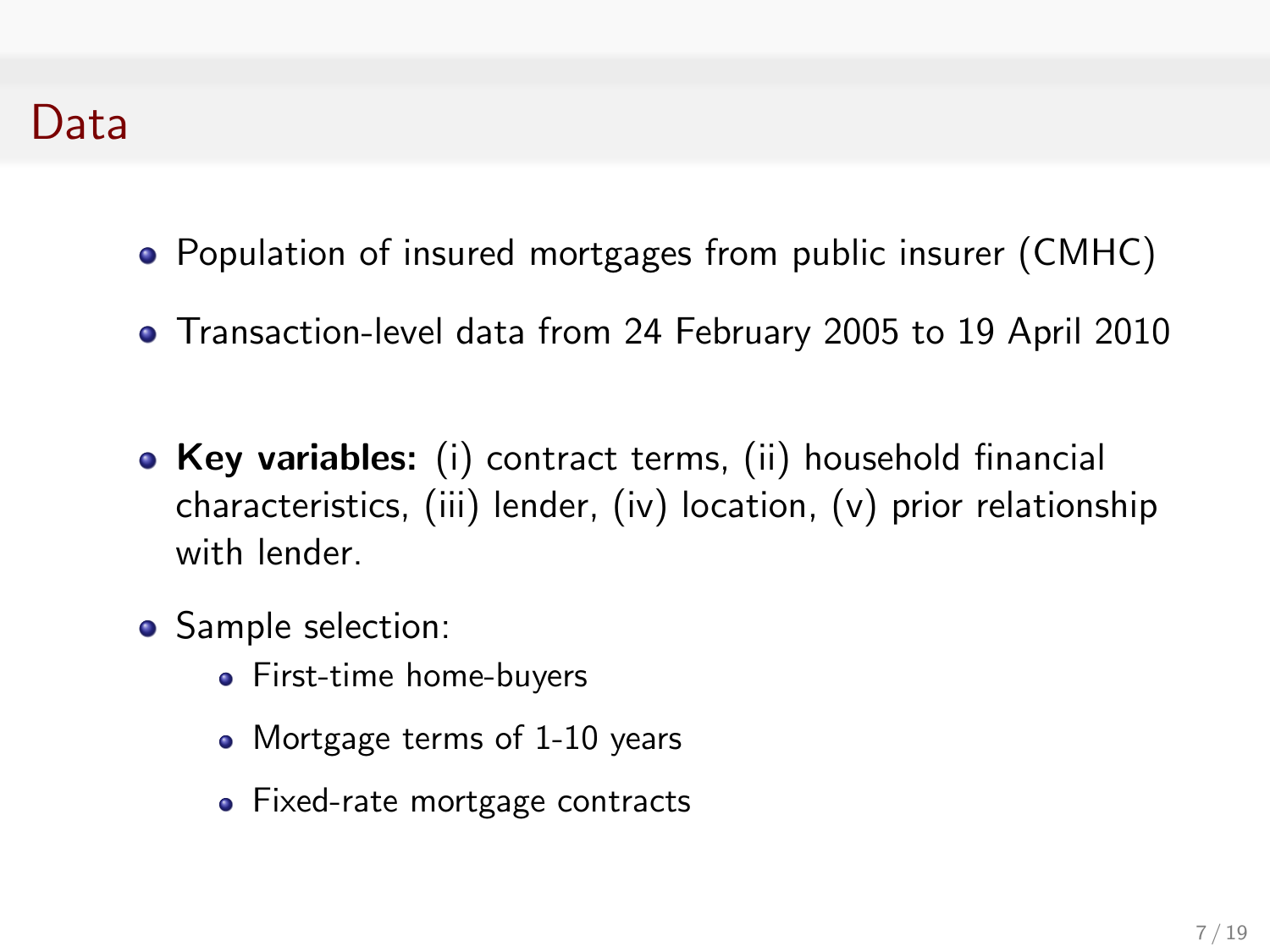### Average TDS and LTV for first-time home-buyers

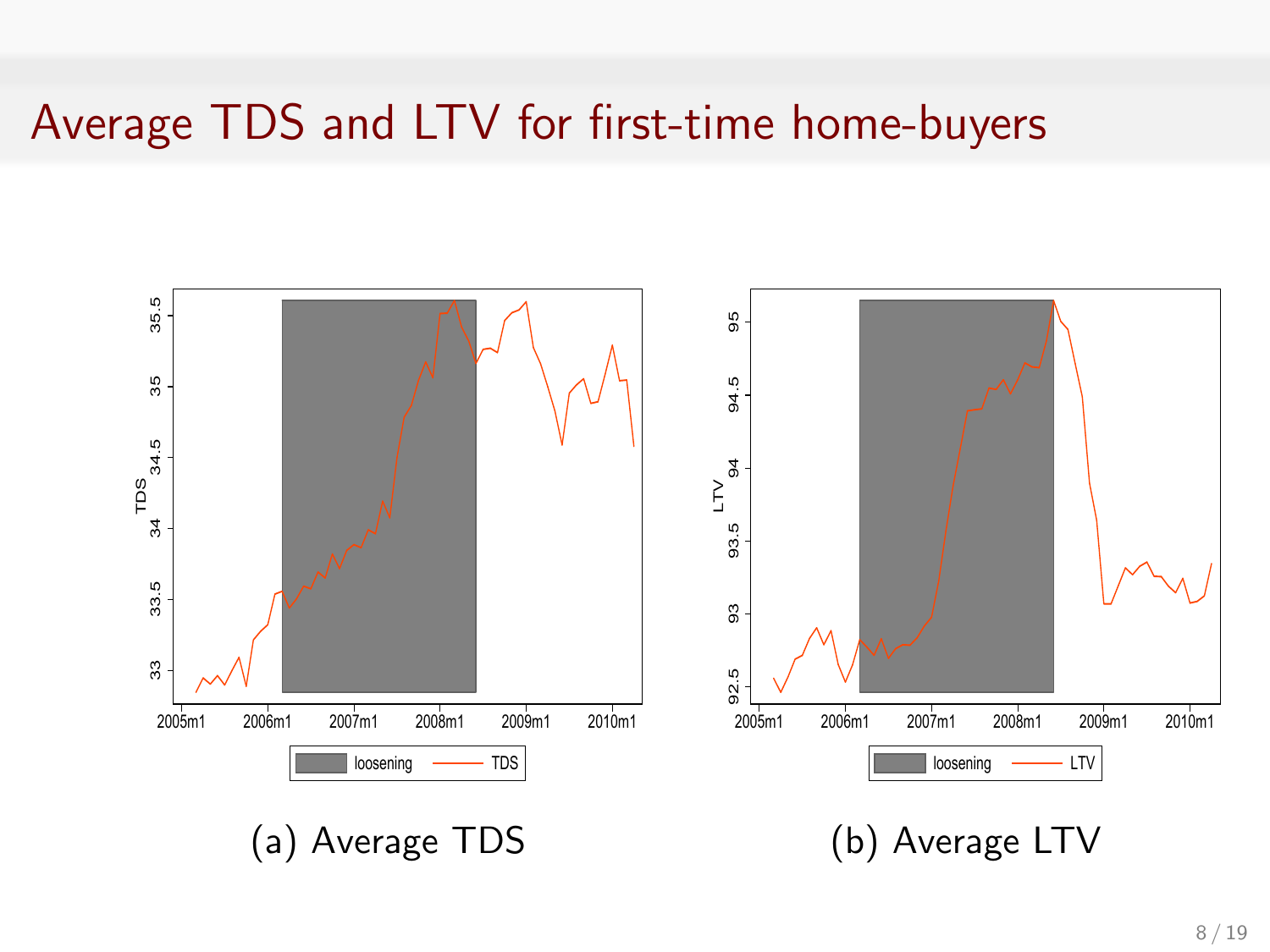## Average household income and mortgage payment for first-time home-buyers

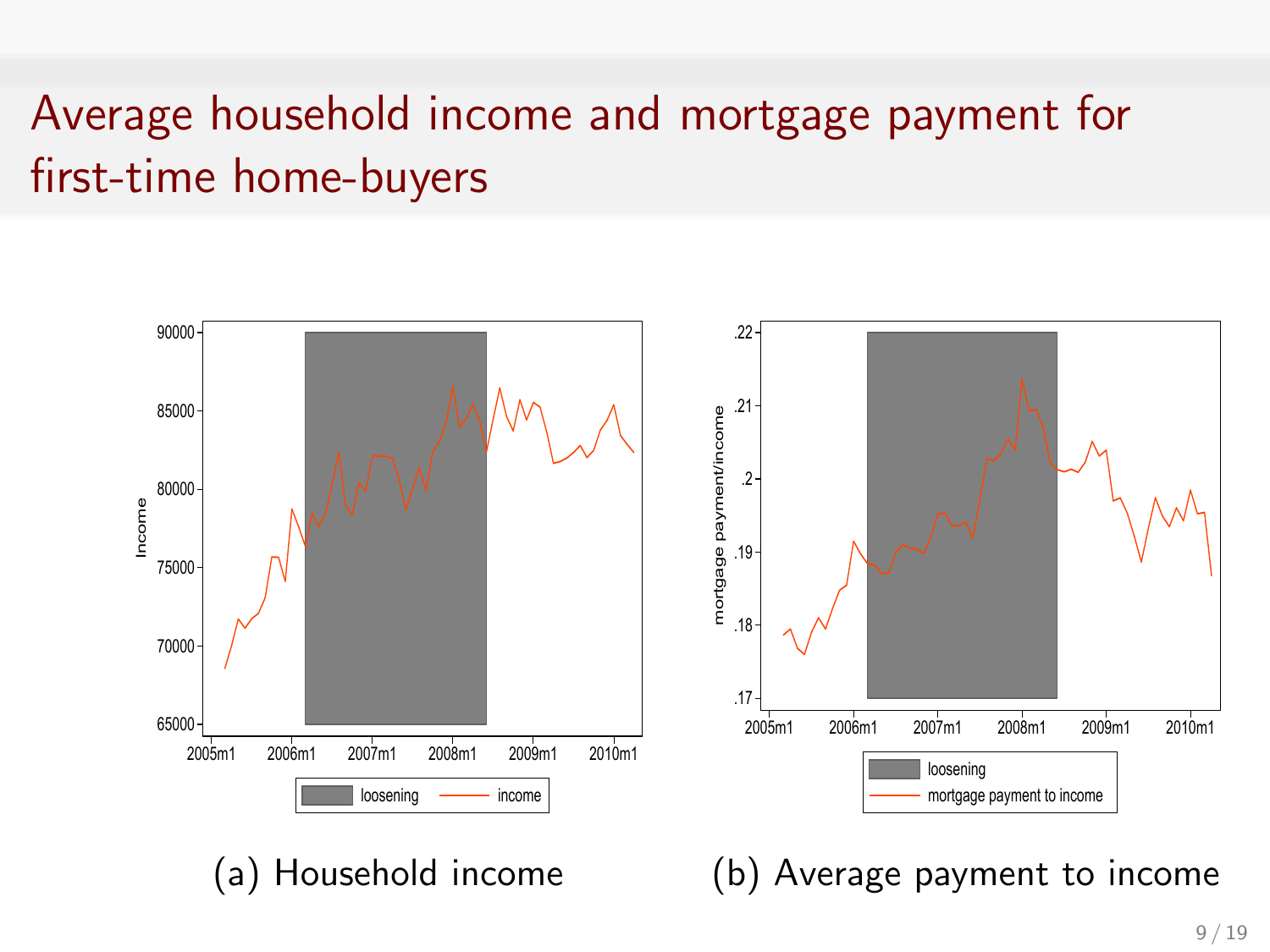## Results: Impact of macroprudential changes on key borrower characteristics

$$
y_{it} = \alpha + \beta X_{it} + \phi I(MP) + \theta_m + \gamma_l + \nu_b + \epsilon_{it}
$$

• 10 separate regressions

|                       | I(LTV > 95)      | log(tds)   | log(mp/inc) | log(HP)    | rate        |
|-----------------------|------------------|------------|-------------|------------|-------------|
| loose                 | $0.043***$       | $0.045***$ | $0.106***$  | $0.194***$ | $0.695***$  |
| (2006-07) v '05       | (0.003)          | (0.006)    | (0.003)     | (0.007)    | (0.004)     |
|                       |                  |            |             |            |             |
|                       |                  |            |             |            |             |
|                       | $I(LTV \geq 95)$ | log(tds)   | log(mp/inc) | log(HP)    | rate        |
| tight                 | $0.007***$       | $0.002**$  | $-0.044***$ | $0.099***$ | $-1.265***$ |
| $(2008-10)$ v '06-'07 | (0.003)          | (0.003)    | (0.002)     | (0.003)    | (0.004)     |

- Increasing fraction of households at the LTV constraint
- Loan size constrained by LTV, not income (ambiguity in the income constraint)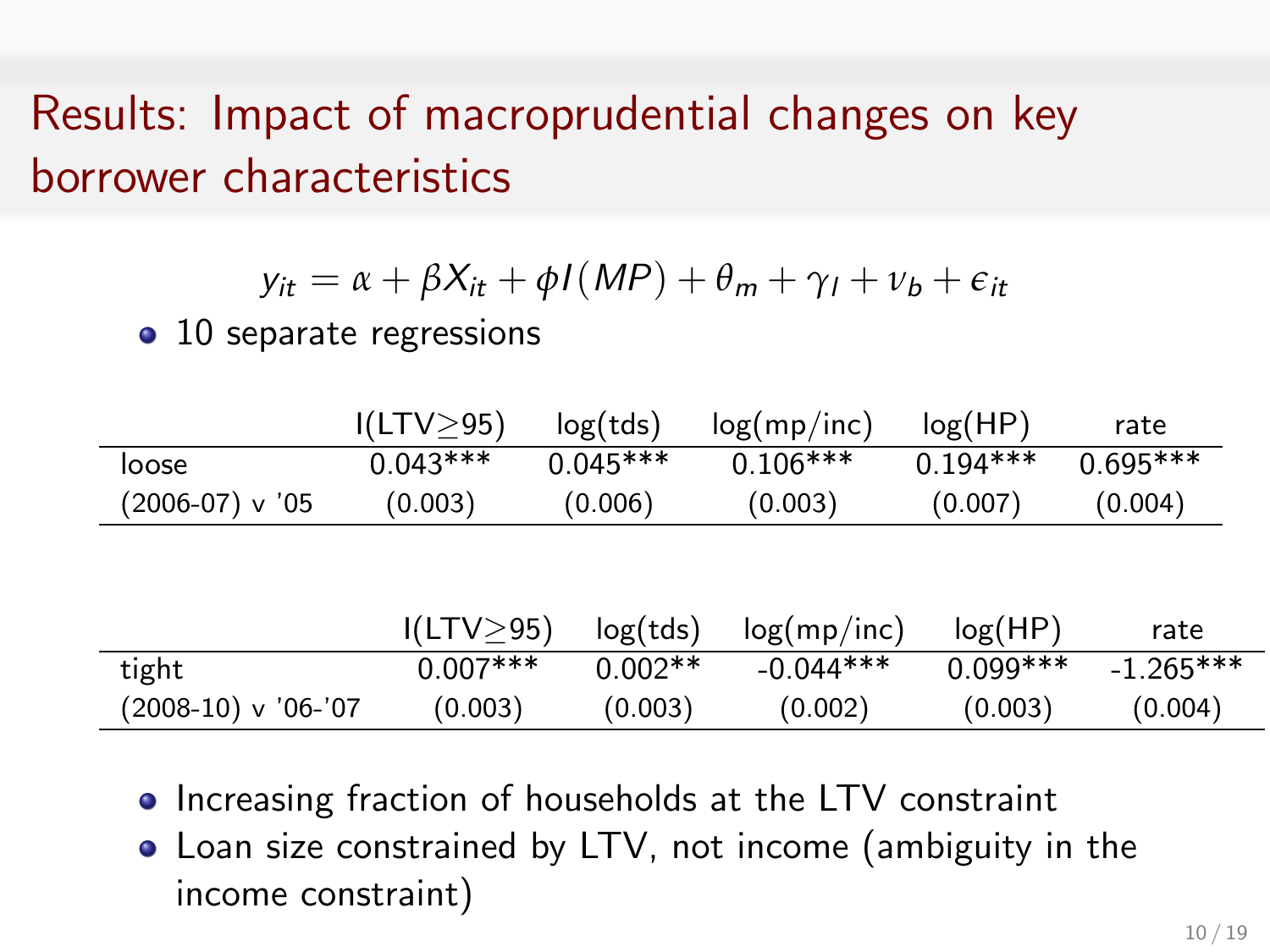## Model

- Renters and Home-owners
- A three-stage approach is used to determine if a renter will be a FTHB in period  $t$ :
- **1** Determine whether a household is a potential FTHB.
- <sup>2</sup> Determine whether a potential FTHB qualifies for a mortgages.
- **3** Determine the down payment a household will make, and whether a qualified FTHB actually purchases a house.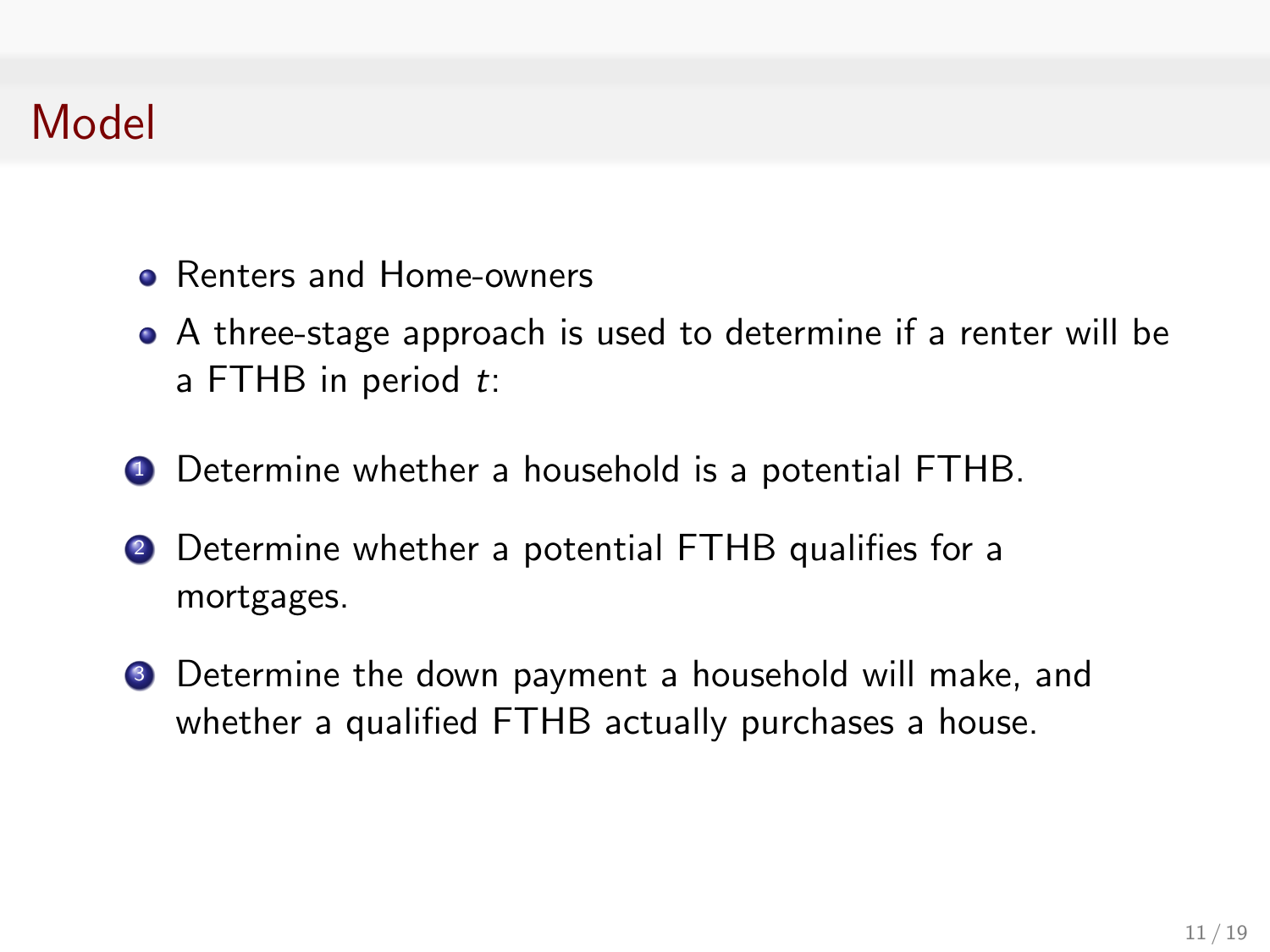# Model: potential FTHB are renters in household survey data

Three conditions for a household to be a potential FTHB:

- must be under fifty years old
- must not currently own housing assets
- must be employed.

| Variables               | 2007-2008 |        |        |        |
|-------------------------|-----------|--------|--------|--------|
|                         | mean      | sd     | p25    | p75    |
| Income                  | 67.614    | 29.545 | 47.500 | 85.000 |
| Age                     | 35        | 7 Q    | 28     | 42     |
| <b>Financial assets</b> | 29.224    | 58.254 | 1.500  | 27.550 |
| Consumer debt/income    | 4.32      | 6.5    |        | 8.54   |

#### Key characteristics of potential FTHBs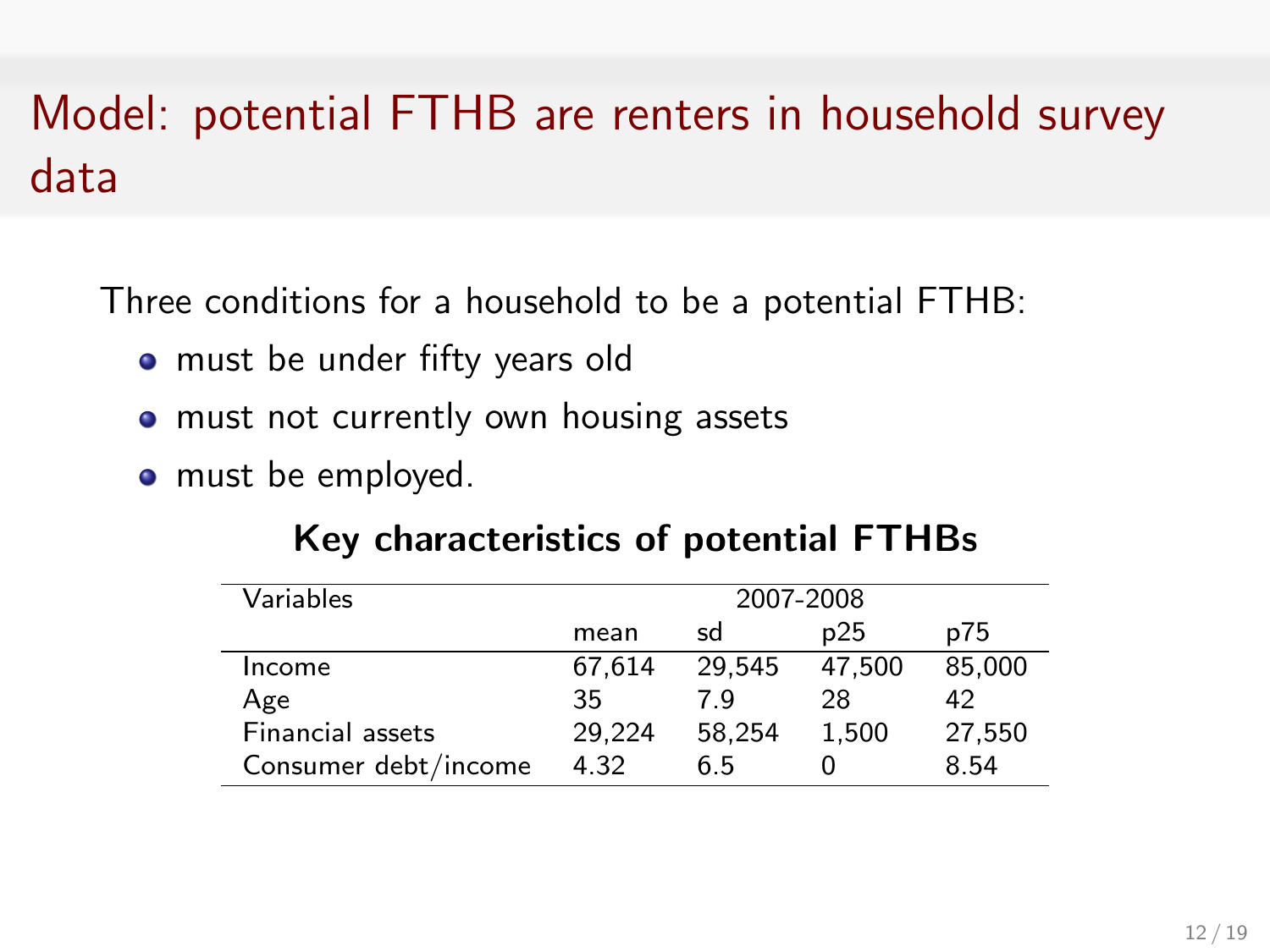#### Model: Qualified FTHB

All renters receive a preference mortgage payment shock:

$$
\omega_i^{GDS} \sim N\left(\mu\left(x_{i,0}^Y\right), \sigma\right).
$$

For each preference shock there is a corresponding mortgage payment:

$$
x_{i,t}^{MORT} = \omega_i^{GDS} \left[ \frac{x_{i,t}^{Y}}{12} \right] \left[ \frac{\left( \left( 1 + r_t/2 \right)^{1/6} - 1 \right) \left( 1 + r_t/2 \right)^{T+2}}{\left( 1 + r_t/2 \right)^{T+2} - 1} \right]
$$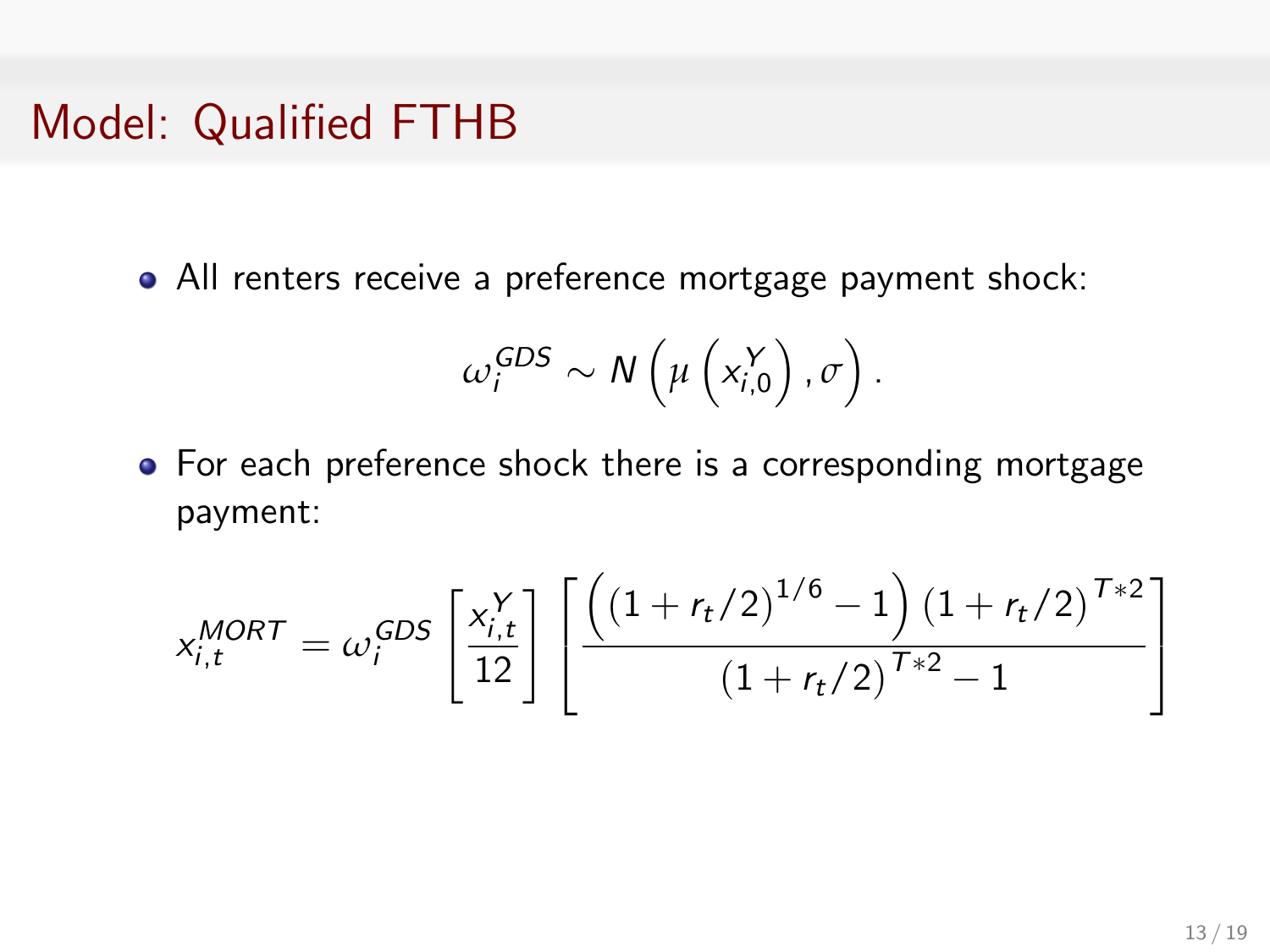#### Model: Qualified FTHB

(TDS constraint): Total household debt servicing must be below the total-debt-service threshold:

$$
\omega_i^{GDS} + \frac{x_{i,t}^{CDPAY}}{x_{i,t}^{Y}} \le \overline{TDS}
$$

(Down payment constraint): The down payment by household  $i$  must be above the regulatory minimum:

$$
x_{i,t}^{DPMAX} \ge DP^{MIN}
$$

(Affordability constraint): Through a combination of down payment and servicing a mortgage, a household must be able to afford an entry level house:

$$
x_{i,t}^{\text{HPMAX}} \ge \text{HP}_{\text{Reg}_i,t}^{\text{STARTER}}
$$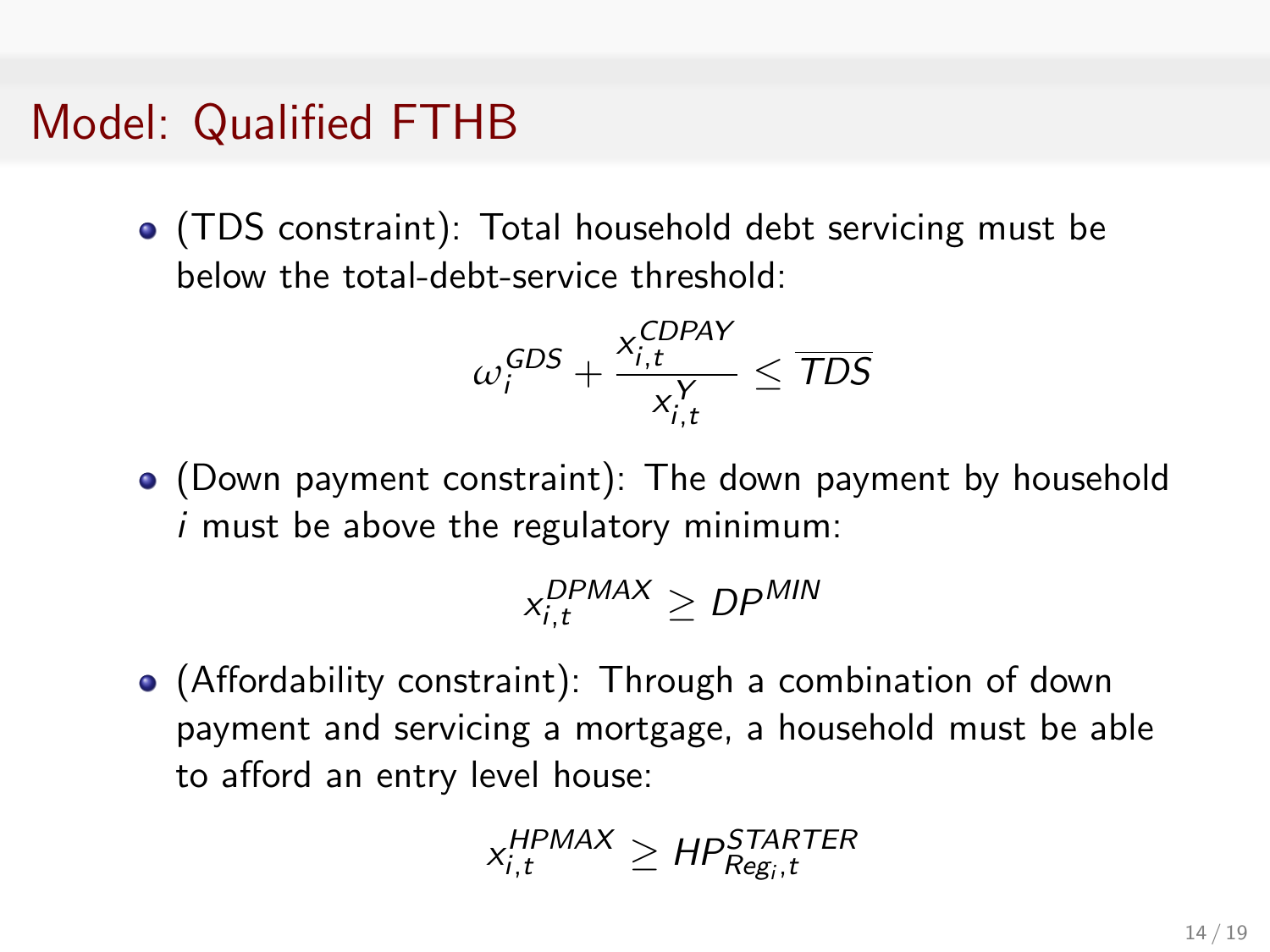#### Model: Buying FTHB and down payment decision

We assume that the probability that a qualified household will buy a house with down payment  $dp_k$  depends upon a household's maximum possible down payment as well as household income:

$$
prob\left(dp_{i,t} = dp_k\right) = p\left(dp_k, x_{i,t}^Y, x_{i,t}^{DPMAX}\right)
$$

If  $dp_k > x_{i,t}^{DPMAX}$ , then  $p\left(dp_k, x_{i,t}^Y, x_{i,t}^{DPMAX}\right) = 0$ . For the other probabilities we perform a one-step GMM calibration to match the joint distribution of income and down payments.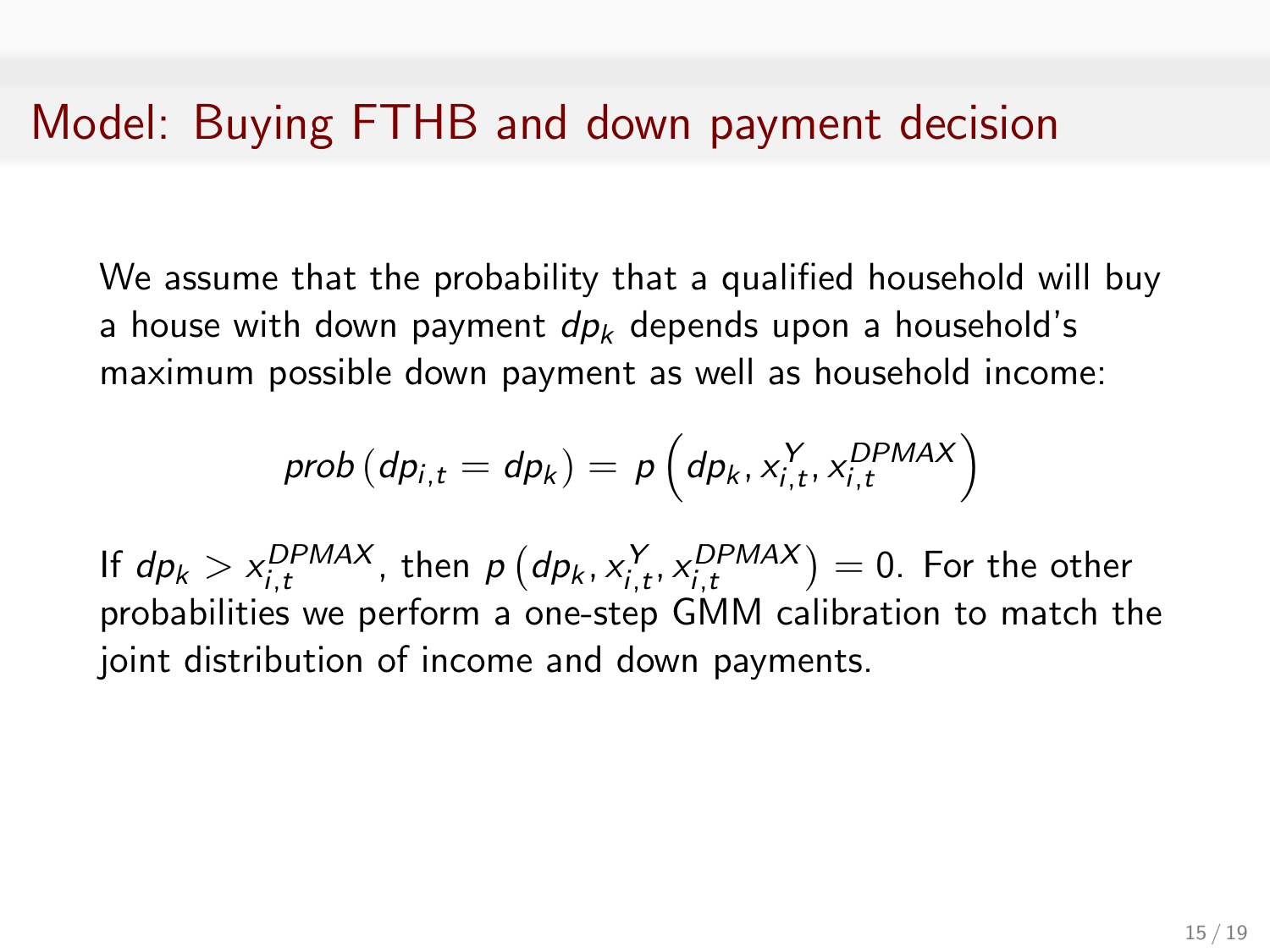### Model: Loan-level data calibration (2007-2008)

| Income category $(\$)$ | Frequency | mp/inc | LTV  |      |      |     |
|------------------------|-----------|--------|------|------|------|-----|
|                        | (%)       | mean   | 100% | 95%  | 90%  | 80% |
| 0-24,999               | 0.5       | 18.1   | 9.9  | 49   | 25.1 | 16  |
| 25,000-34,999          | 2.8       | 18.2   | 12   | 45.7 | 23.4 | 19  |
| 35.000-44.999          | 7.3       | 18.9   | 14.5 | 41.4 | 25.1 | 19  |
| 45,000-54,999          | 11.7      | 18.9   | 14.5 | 39.3 | 27.2 | 19  |
| 55,000-59,000          | 6.8       | 18.7   | 14.7 | 39.8 | 26.4 | 19  |
| 60,000-69,999          | 14.5      | 18.6   | 14.9 | 39.1 | 27   | 19  |
| 70.000-84.999          | 19.0      | 18.1   | 14.4 | 40.2 | 28.4 | 17  |
| 85,000-99,999          | 14.2      | 17.6   | 13   | 37.6 | 27.5 | 22  |
| 100,000-119,000        | 11.3      | 16.6   | 12.2 | 36.7 | 28.0 | 23  |
| 120,000-149,999        | 7.2       | 15.3   | 10.7 | 34.9 | 29.4 | 25  |
| $150,000+$             | 4.7       | 12.7   | 8.3  | 30.6 | 30   | 31  |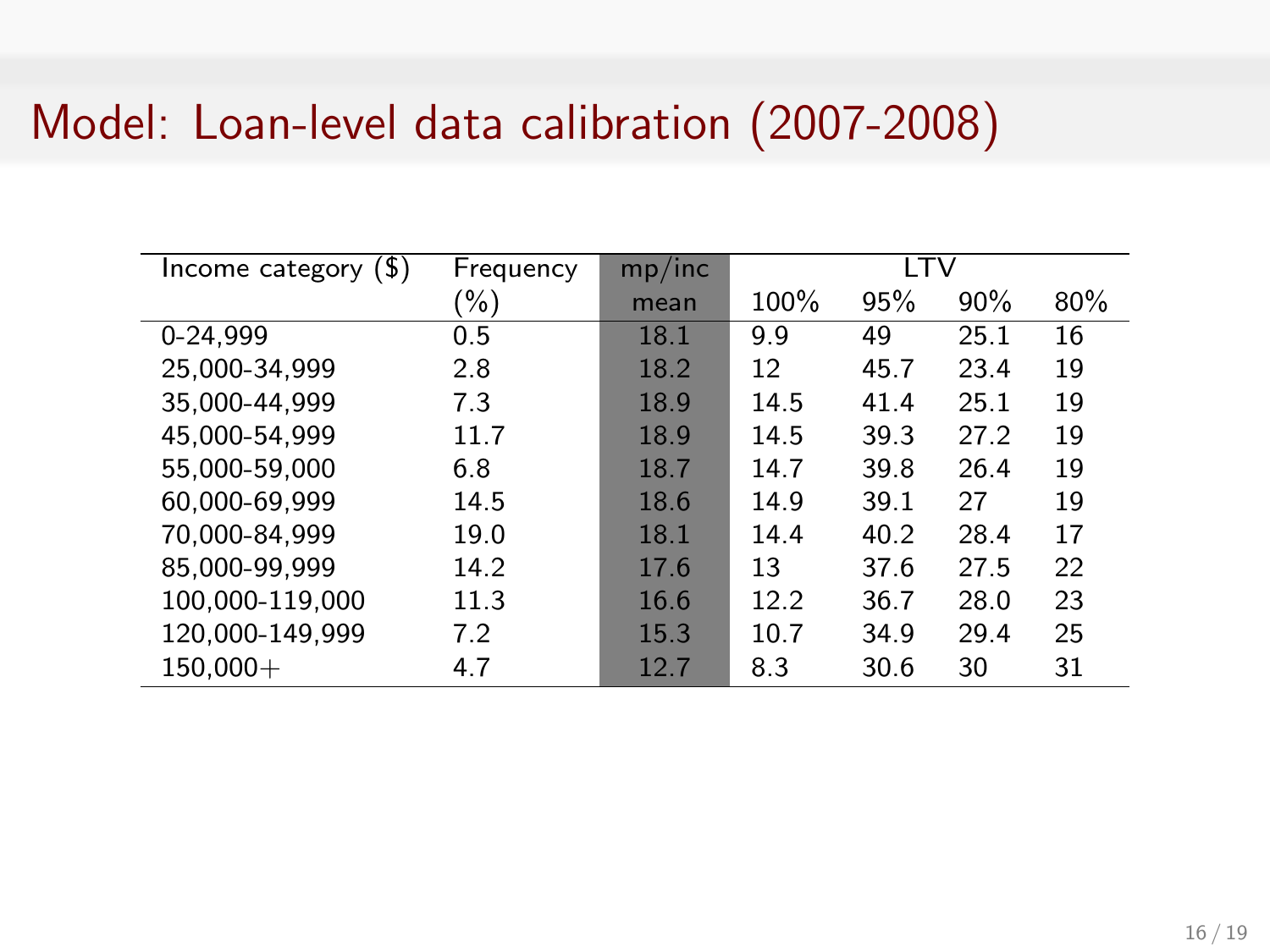## Results: Impacts of changes in macroprudential policy from the structural model

|                                          | Change in         | Change in    | Change in            |  |  |  |
|------------------------------------------|-------------------|--------------|----------------------|--|--|--|
|                                          | $\#$ of Qualified | in $#$ of    | <b>FTHB Mortgage</b> |  |  |  |
| Experiment                               | Households $(\%)$ | $FTHBs(\% )$ | Debt $(\%)$          |  |  |  |
| Tightening: Calibrated to 2007-2008 data |                   |              |                      |  |  |  |
| Amortization decrease 40 to 35           | $-3.4$            | $-2.1$       | $-5.3$               |  |  |  |
| Amortization decrease 35 to 25           | $-11.2$           | $-7.8$       | $-16.7$              |  |  |  |
| Amortization decrease 40 to 25           | $-14.0$           | $-9.6$       | $-21.0$              |  |  |  |
| LTV decrease 100 to 95                   | $-51.4$           | $-7.9$       | $-8.1$               |  |  |  |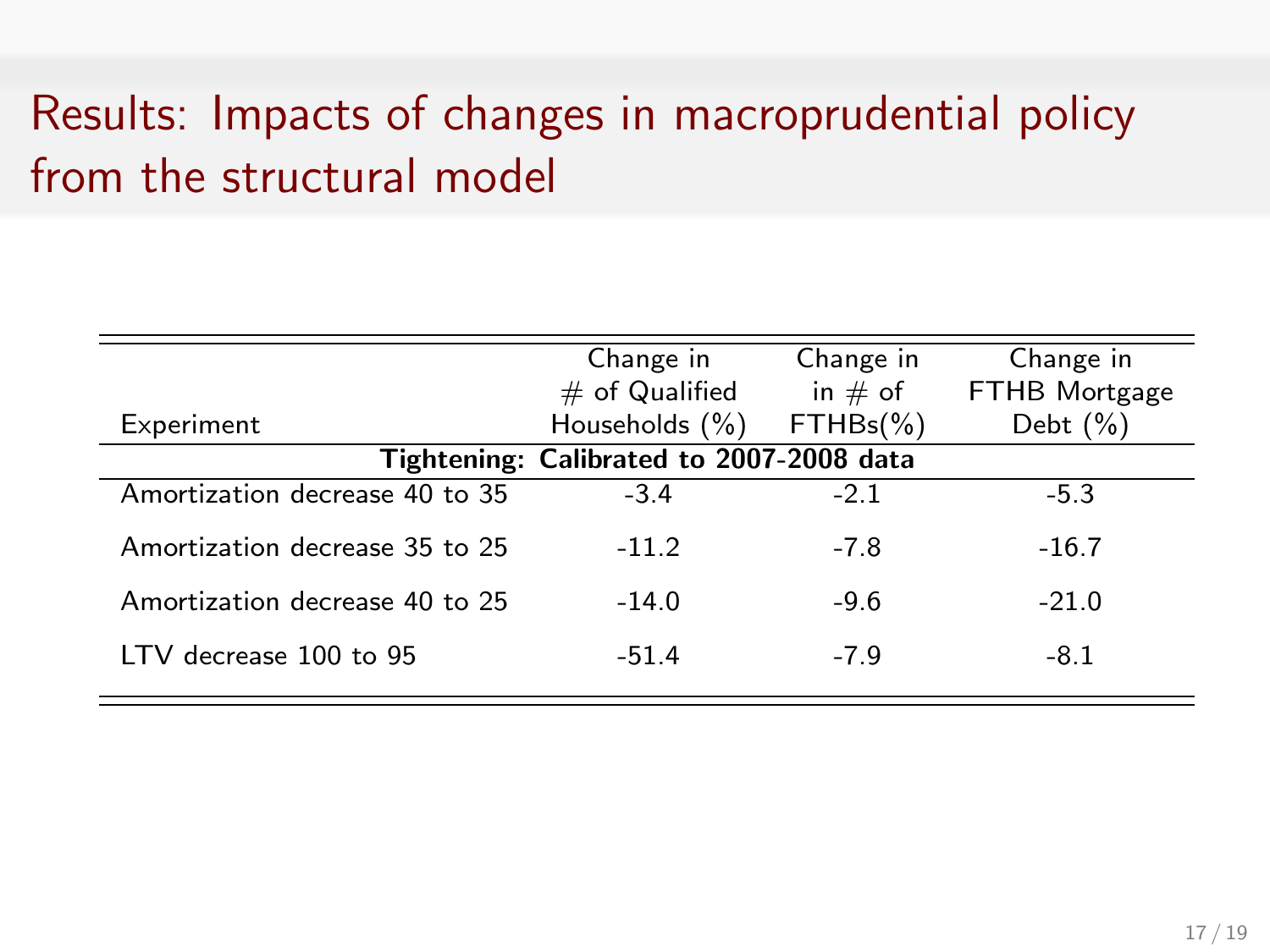## **Conclusions**

- Canada has substantial experience with macroprudential housing-finance tools
- The most recent experience highlights that FTHBs are sensitive to changes to LTVs.
	- Most of these consumers do not have much savings
- Changes to amortization impact high wealth, low income consumers
- HRAM combines micro-data with household survey data with a structural model to inform macroprudential policy